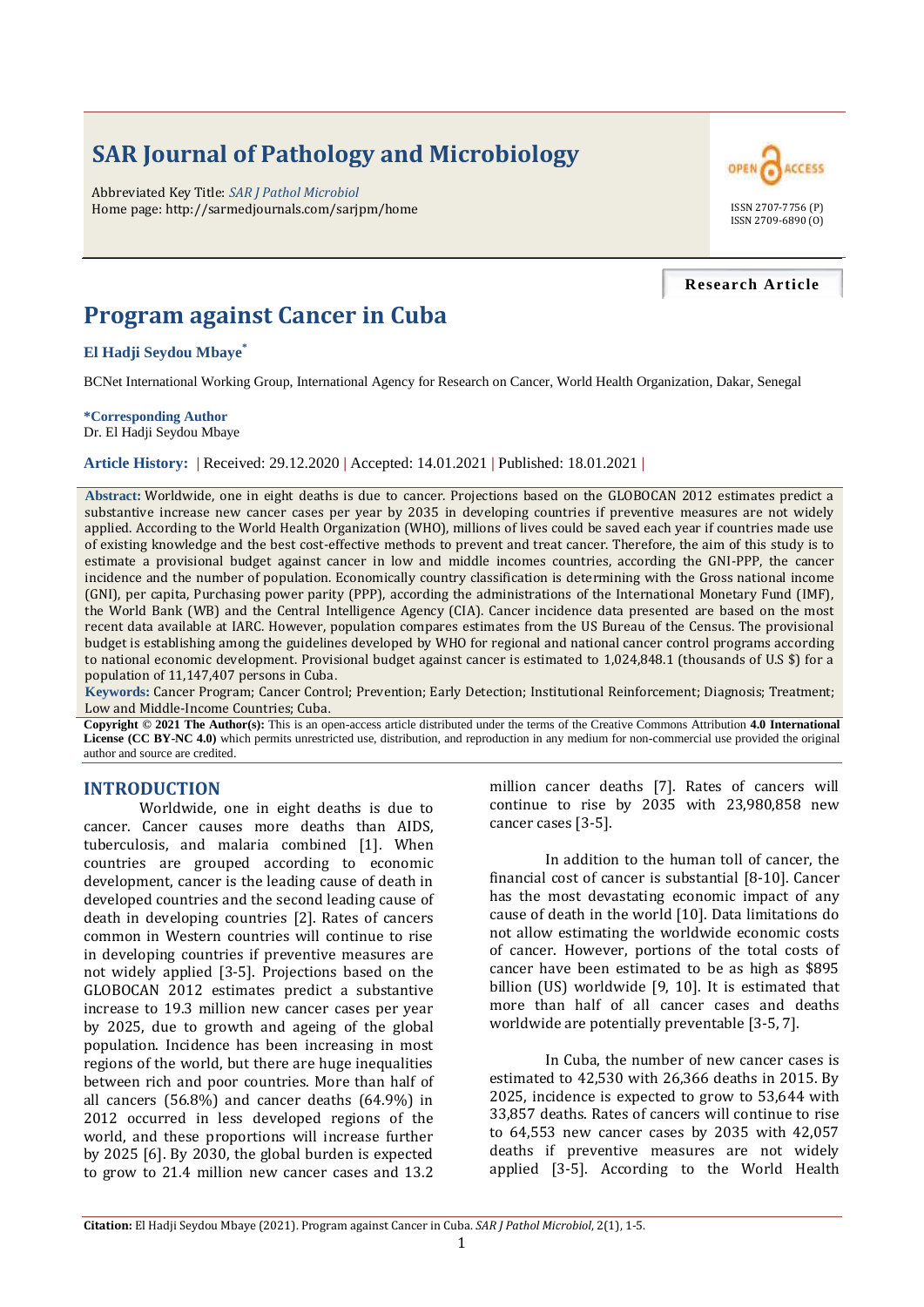Organization (WHO); Entitled: National Cancer Control Programs: Policies and Managerial Guidelines, millions of lives could be saved each year if countries made use of existing knowledge and the best cost-effective methods to prevent and treat cancer [11].

"An urgent need in cancer control today is to develop effective and affordable approaches to the early detection, diagnosis, and treatment of breast cancer among women living in less developed countries," explains Dr Christopher Wild, Director of IARC. "It is critical to bring morbidity and mortality in line with progress made in recent years in more developed parts of the world [6]."

With the data highlighting a large variability of GNI/capita even within similar income levels in the various world regions, it is expected that additional investment in resources and costs may be more dependent on income level of the country than on the GNI group or the geographic region of the world [12]. Therefore, the aim of this study is to estimate a provisional budget against cancer in Cuba, according the GNI-PPP, the cancer incidence and the number of population.

#### **METHODS**

#### **Economically Country Classification**

The economics states are established among the means of GNI-PPP according the administrations of the International Monetary Fund (IMF); the World Bank (WB) and the Central Intelligence Agency (CIA) [13-15]. The difference concerning the same country can be considerable among the data origin. These variations are explaining by:

- GNI-PPP is estimated
- Anterior projection of an economic crisis changes GNI-PPP data
- The estimation of the population included in the local population
- The choice elements for GNI-PPP evaluation have some subjective part.

#### These data must be taken with precaution

Economically Country is divided according to the gross national income (GNI) per capita 2016, Atlas method and PPP [15].

- Estimated to be low income (\$1,005 or less)
- Estimated to be lower middle income (\$1,006 to \$3,995)
- Estimated to be upper middle income (\$3,956 to \$12,235)
- Estimated to be high income (\$12,236 or more).

#### **Gross National Income (GNI), Per Capita, Purchasing Power Parity** (PPP)

Gross national product is gross domestic product (GDP) plus net income (employee compensation and investment income) from abroad. GNI, per capita is GNI divided by mid-year population.

PPP is purchasing power parity; an international dollar has the same purchasing power over GNI as a U.S. dollar has in the United States. PPP exchange rates are used to account for the local prices of goods and services not traded internationally. However, PPP is used to compare across national accounts, not for making international poverty comparisons [15].

#### **Cancer Incidence**

Incidence is the number of new cases that occurs during a given period of time in a specified population. It can be expressed as an absolute number of cases per year or as a rate per 100,000 persons per year. The rate provides an approximation of the average risk of developing a cancer. Cancer incidence data presented are based on the most recent data available at IARC. GLOBOCAN 2012 provides a global profile of cancer that has been developed using a number of methods that are dependent on the availability and the accuracy of the data. National sources are used where possible, with local data and statistical modeling used in their absence [3-5].

#### **Population**

Standard population  $(POP_{st})$  is determining to Senegal population (Western Africa) with 14,668,522 persons. Cuba population is estimated to 11,147,407 persons. Population compares estimates from the US Bureau of the Census [16] based on statistics from population censuses, vital statistics registration systems, or sample surveys pertaining to the recent past and on assumptions about future trends: https://www.cia.gov/library/publications/theworld-factbook/geos/cu.html

#### **Provisional Budget (thousands of U.S \$)**

The World Health Organization (WHO) emphasizes that, when developing national strategies for controlling cancer, countries should consider the following four broad approaches based on their economic development:

- The primary prevention
- The early detection and secondary prevention
- The diagnosis and treatment
- The palliative care.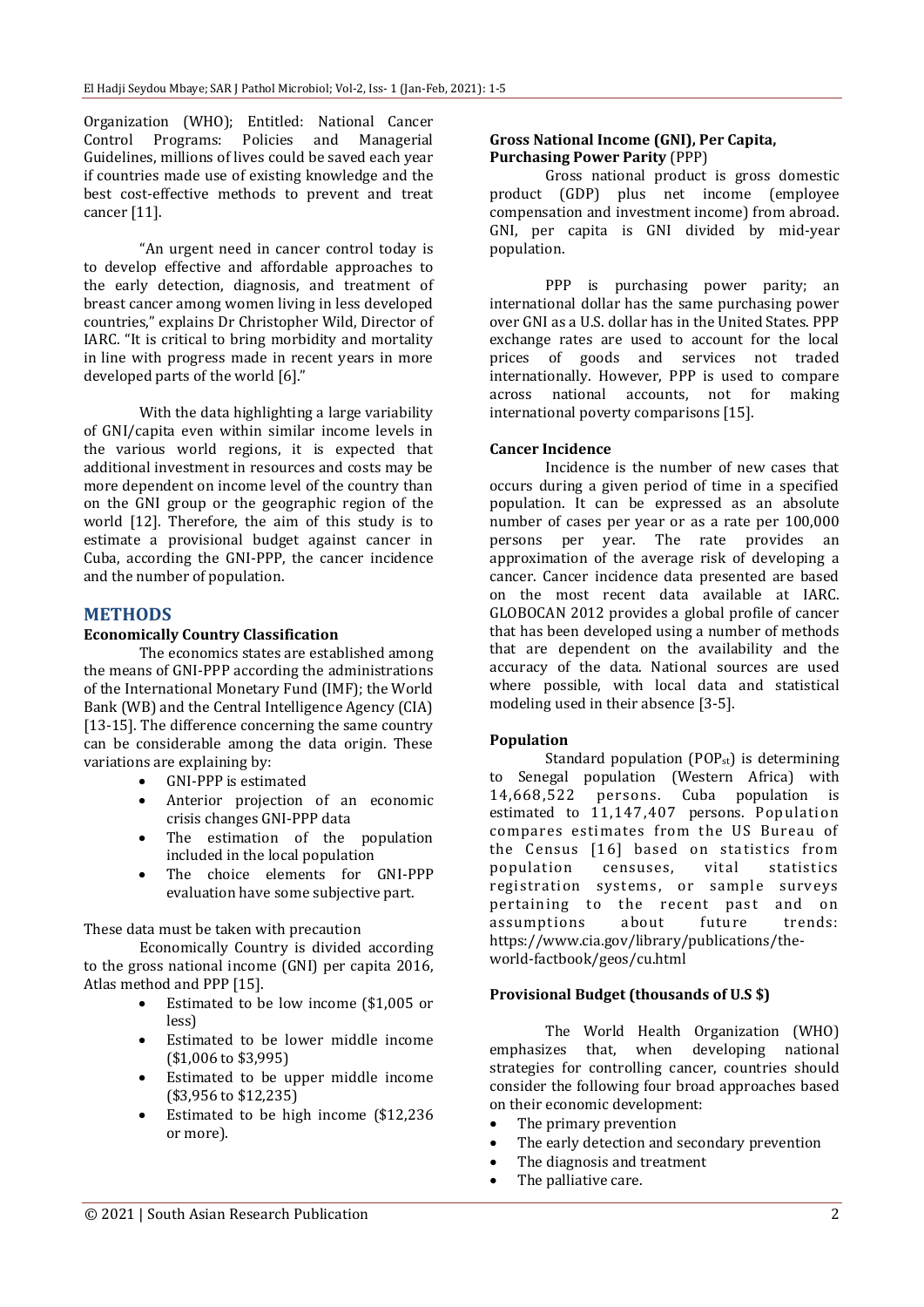The provisional budget is establishing among the guidelines developed by WHO for regional and national cancer control programs according to national economic development [11]. However, an International Atomic Energy Agency [17] report suggested that in developing countries at least 60% of cancer patients require radiation treatment.

Radiotherapy is one of the main components of modern cancer treatment and requires substantial capital investment, trained professionals in several disciplines, high precision equipment and a particular external and internal organizational structure. In High Incomes Countries, the healthcare costs can be as much as 8.4% (UK in 2007) to 18% (USA in 2009) of a country's gross domestic product [18]. Cancer consumes about 5- 10% of the global healthcare budget, of which radiotherapy only consumes about 5% [18, 19]; thus, more than 50% of cancer patients requiring radiotherapy in low and middle-income countries lack access to treatment. A benchmark of between 400 and 500 patients per treatment unit per year has been used to calculate machine throughput in several reports [17, 20-21]. The benchmark of 450 patients per machine, which corresponds to about 8 operating hours per day, seems adequate for High Incomes Countries. For scenarios where radiotherapy demand is not satisfied, a treatment day of 10 h optimizes the utilization of equipment and decreases the number of machines needed. But, the range of needs currently covered varies from 0% and 3-4% in Low Incomes Countries in Latin America and Africa up to 59-79% in Up-Middle Incomes Countries in Europe-Central and Asia [22].

However, in this study, in order to found the best cost-effective methods to prevent and treat cancer, the number of machines needs is establishing among 3 millions of peoples and not by the number of cancer cases, according to the weakness of the countries incomes.

#### **Standard budget for 5 years (S0)**

Standard budget for 5 years  $(S_0)$  is estimated using a population of 1,000,000 persons in Senegal (POPst). Senegal has 8361 new cancer cases ( $CI_{st}$ ) in 2015 [3-5] with a means GNI-PPP<sub>st</sub> of US\$ 2,551 referred to the year 2016 (low middle income country), according the administrations of the International Monetary Fund (IMF); the World Bank (WB) and the Central Intelligence Agency (CIA)[13-15]. Estimation budget is taken into account the weakness of the countries incomes.

#### **Standardized rapport (R0)**

Standardized rapport  $(R_0)$ , among the GNI-PPP, CI and the number of the population, is calculated. Standardization simplifies comparisons of GNI-PPP and cancer incidence rates among populations.

|       |  | <b>GNI-PPPXCI/POP</b>       |  |
|-------|--|-----------------------------|--|
|       |  | <b>GNI-PPPstXCIst/POPst</b> |  |
| Note: |  |                             |  |

\* For Radiotherapy equipment,  $R_0 = GNI-PPPX POP / GNI-PPPstX3$  million peoples;

Senegal has installed two new radiotherapy machines in 2017. Radiotherapy equipment is estimated to US\$ 2,500,000.

\*\* For Prevention and screening infrastructure,  $R_0 = GNI-PPPX$  POP / GNI-PPPst X 3 million peoples.

| $R_0$ = Standardized rapport among the GNI-PPP, CI and the number of the population         |
|---------------------------------------------------------------------------------------------|
| $GNI-PPP_{st}$ Standard Gross National Income Per capita Purchasing Power Parity in Senegal |
| <b>GNI-PPP</b> = Gross National Income Per capita Purchasing Power Parity of interest       |
| $CIst$ = Standard Cancer Incidence in Senegal                                               |
| <b>CI</b> = Cancer Incidence of interest                                                    |
| <b>POP<sub>st</sub>=</b> Standard Population in Senegal                                     |
| <b>POP</b> = Population of interest                                                         |

### **RESULTS**

#### **Table-1: GNI-PPP, Cancer incidence (CI) and the number of the Population**

|                                                                                                                              | <b>GNI per capita Purchasing power parity (PPP)</b> |        |      |                                | <b>Cancer incidence</b> |        |
|------------------------------------------------------------------------------------------------------------------------------|-----------------------------------------------------|--------|------|--------------------------------|-------------------------|--------|
| Country                                                                                                                      | Ref.                                                | US\$   | Year | <b>Means of GNI-PPP (US\$)</b> | <b>Population</b>       | (CI)   |
|                                                                                                                              | <b>IMF</b>                                          |        |      |                                |                         |        |
| $\equiv$ Cuba                                                                                                                | <b>WB</b>                                           |        |      | 11.900                         | 11, 147, 407            | 42.530 |
|                                                                                                                              | <b>CIA</b>                                          | 11.900 | 2016 |                                |                         |        |
| <b>IMF</b> = International Monetary Fund; WB= World Bank; CIA= Central Intelligence Agency; GNI= Gross National Income; PPP= |                                                     |        |      |                                |                         |        |
| Purchasing Power Parity; <b>Ref.</b> = Reference.                                                                            |                                                     |        |      |                                |                         |        |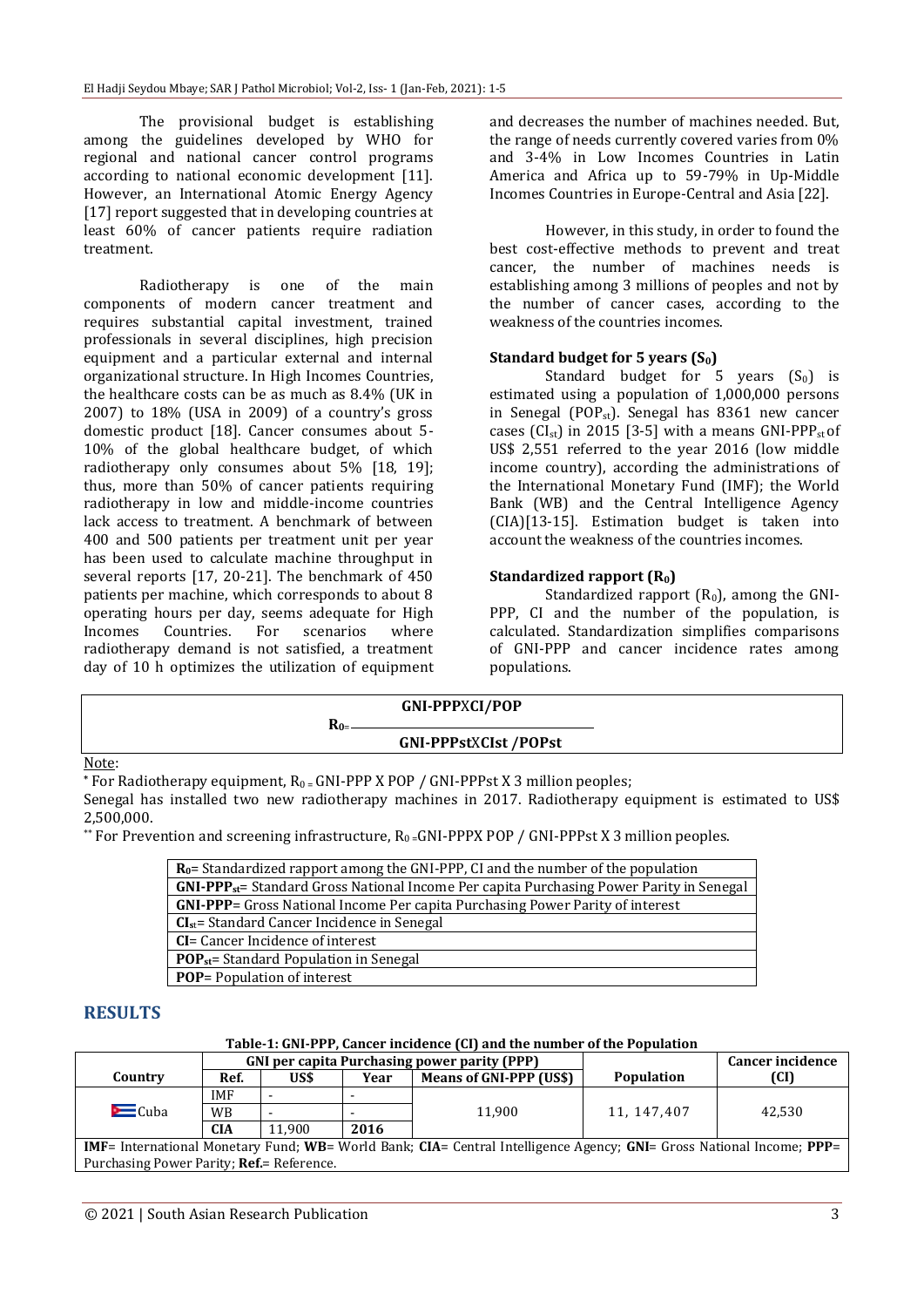| Table-2: Estimated Budget (thousands of U.S \$).                                                     |                                      |         |          |                      |             |  |  |  |
|------------------------------------------------------------------------------------------------------|--------------------------------------|---------|----------|----------------------|-------------|--|--|--|
| <b>Cancer Control</b>                                                                                | <b>Management</b>                    | Stand.  | Stand.   | <b>Account</b>       | General     |  |  |  |
|                                                                                                      |                                      | budget  | rapport  | per(R <sub>0</sub> ) | POP.        |  |  |  |
|                                                                                                      |                                      | $(S_0)$ | $(R_0)$  |                      | budget      |  |  |  |
|                                                                                                      | Development of an information system | 50      | 31.22383 | 1,561.191            | 17,403.226  |  |  |  |
|                                                                                                      | <b>Against Tobacco</b>               | 250     | 31.22383 | 7,805.957            | 87,016.130  |  |  |  |
|                                                                                                      | <b>Against Infections</b>            | 500     | 31.22383 | 15,611.91            | 17,403.261  |  |  |  |
| Cancer primary                                                                                       | Against carcinogenic substances      | 125     | 31.22383 | 3,902.978            | 43,508.065  |  |  |  |
| prevention                                                                                           | Against environmental risks          | 125     | 31.22383 | 3,902.978            | 43,508.065  |  |  |  |
|                                                                                                      | Diet or nutrition promotion          | 250     | 31.22383 | 7,805.957            | 87,016.130  |  |  |  |
|                                                                                                      | Sport promotion                      | 200     | 31.22383 | 6,244.766            | 69,612.904  |  |  |  |
|                                                                                                      | Cancer risk factors survey           | 50      | 31.22383 | 1,561.191            | 17,403.226  |  |  |  |
|                                                                                                      | Breast cancer screening              | 150     | 31.22383 | 4,683.574            | 52,209.678  |  |  |  |
| Cancer early                                                                                         | Cervical cancer screening            | 125     | 31.22383 | 3,902.978            | 43,508.065  |  |  |  |
| detection and                                                                                        | Prostate cancer screening            | 50      | 31.22383 | 1,561.191            | 17,403.226  |  |  |  |
| secondary                                                                                            | Colorectal cancer screening          | 50      | 31.22383 | 1,561.191            | 17,403.226  |  |  |  |
| prevention.                                                                                          | Others cancers screening             | 50      | 31.22383 | 1,561.191            | 17,403.226  |  |  |  |
|                                                                                                      | Rise of cancer professional          | 125     | 31.22383 | 3,902.978            | 43,508.065  |  |  |  |
| Cancer                                                                                               | Development of cancer research       | 175     | 31.22383 | 5,464.170            | 60,911.291  |  |  |  |
| institutional                                                                                        | Development of cancer prevention     | 100     | 31.22383 | 3,122.383            | 34,806.452  |  |  |  |
| reinforcement                                                                                        | courses                              |         |          |                      |             |  |  |  |
|                                                                                                      | Assistance for Palliative Care       | 150     | 31.22383 | 4,683.574            | 52,209.678  |  |  |  |
|                                                                                                      | Chemotherapy equipment               | 100     | 31.22383 | 3,122.383            | 34,806.452  |  |  |  |
| Cancer diagnosis                                                                                     | Surgical equipment                   | 175     | 31.22383 | 5,464.17             | 60,911.291  |  |  |  |
| and treatment                                                                                        | Radiotherapy equipment*              | 2,500   | 17.3336  | 43,334               | 43,334      |  |  |  |
|                                                                                                      | Prevention and screening             | 400     | 17.3336  | 6,933.44             | 6,933.44    |  |  |  |
|                                                                                                      | infrastructure <sup>**</sup>         |         |          |                      |             |  |  |  |
| <b>Total</b>                                                                                         |                                      | 5,700   |          |                      | 1,024,848.1 |  |  |  |
| Based on: World Health Organization. The National Cancer Control Programmes: policies and managerial |                                      |         |          |                      |             |  |  |  |
| guidelines. 2nd ed. Geneva, 2002.                                                                    |                                      |         |          |                      |             |  |  |  |

**S0**= Standard budget for 5 years for a population of 1,000,000 persons; **R0**= Standardized rapport among the GNI-PPP, CI and the number of the population; **\*** Radiotherapy equipment among only **GNI-PPP/GNI-PPPst** for each 3 million peoples; \*\* Prevention and screening infrastructure among only **GNI-PPP** /**GNI-PPP**<sub>st</sub>, for each 3 million peoples.

## **CONCLUSION**

Cancer has the most devastating economic impact of any cause of death in the world. Incidence has been increasing in most regions of the world, but there are huge inequalities between rich and poor countries. Projections based on the GLOBOCAN 2012 estimates predict a substantive increase to millions new cancer cases per year by 2030.

Rates of cancers will continue to rise by 2035 in Cuba, if preventive measures are not widely applied. An urgent need in cancer control today is to develop effective and affordable approaches. It is expected that additional investment in resources and costs may be more dependent on income level of the country than on the GNI group or the geographic region of the world. However, in order to found the best cost-effective methods to prevent and treat cancer, provisional budget against cancer is estimated to 1,024,848.1 (thousands of U.S \$) for a population of 11,147,407 persons in Cuba, according the GNI-PPP, the cancer incidence and the number of population.

It is very important for all organizations to be aware of the complexity of cancer control. A flexible approach is needed. This account must be added to the actual supply efforts of cancer prevention and treatment. However, effective measures to reduce cancer morbidity and mortality require the active participation of cancer survivors and their local communities; the mobilization and appropriate allocation of resources; the formulation of evidence-based policies and proven interventions; and the commitment of organizations and institutions in the nonprofit, for-profit, and governmental sectors. Ultimately, cancer control goes hand in hand with efforts to promote human and economic development and to improve standards of health, education, and medical care throughout the world.

### **REFERENCES**

1. World Health Organization. (2007). Ten statistical highlights in global public health. World Health Statistics, Geneva.